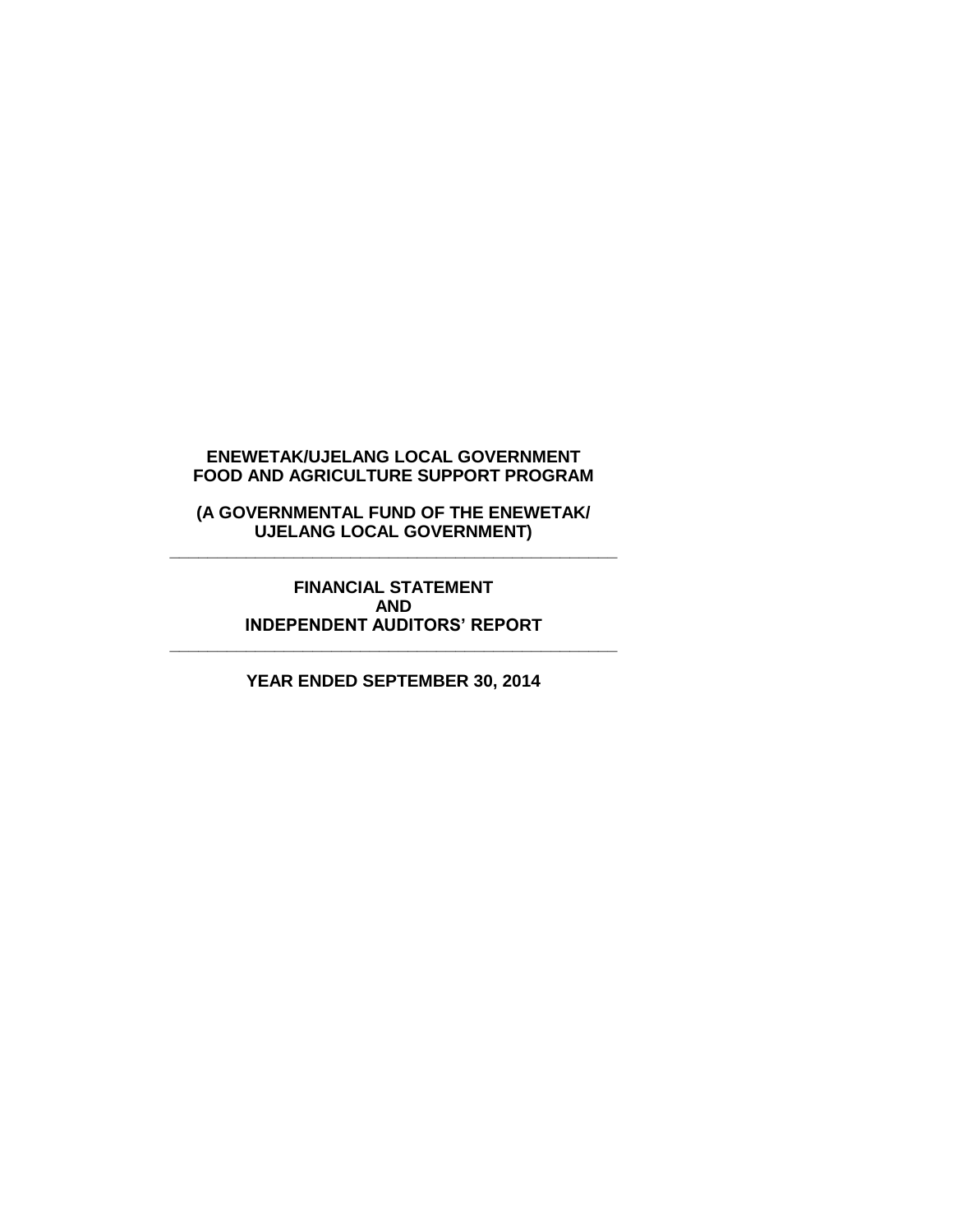Year Ended September 30, 2014 Table of Contents

|      |                                                                                                                                                                                                                                    | Page No. |
|------|------------------------------------------------------------------------------------------------------------------------------------------------------------------------------------------------------------------------------------|----------|
| I.   | <b>INDEPENDENT AUDITORS' REPORT</b>                                                                                                                                                                                                | 1        |
| ΙΙ.  | <b>FINANCIAL STATEMENT:</b>                                                                                                                                                                                                        |          |
|      | Statement of Revenues, Expenditures, and Changes in Fund Balance<br><b>Notes to Financial Statements</b>                                                                                                                           | 3<br>4   |
| III. | INDEPENDENT AUDITORS' REPORTS ON COMPLIANCE WITH<br>LAWS AND REGULATIONS                                                                                                                                                           |          |
|      | Independent Auditors' Report on Internal Control Over Financial<br>Reporting and on Compliance and Other Matters Based on an<br>Audit of Financial Statements Performed in Accordance with<br><b>Government Auditing Standards</b> | 6        |
|      | Independent Auditors' Report on Compliance For Each Major<br>Federal Program; Report on Internal Control Over Compliance;<br>and Report on the Schedule of Expenditures of Federal Awards<br>Required by OMB Circular A-133        | 8        |
|      | Schedule of Expenditures of Federal Awards                                                                                                                                                                                         | 11       |
|      | Notes to Schedule of Expenditures of Federal Awards                                                                                                                                                                                | 12       |
|      | Schedule of Findings and Questioned Costs                                                                                                                                                                                          | 13       |
|      | Unresolved Prior Year Findings and Questioned Costs                                                                                                                                                                                | 14       |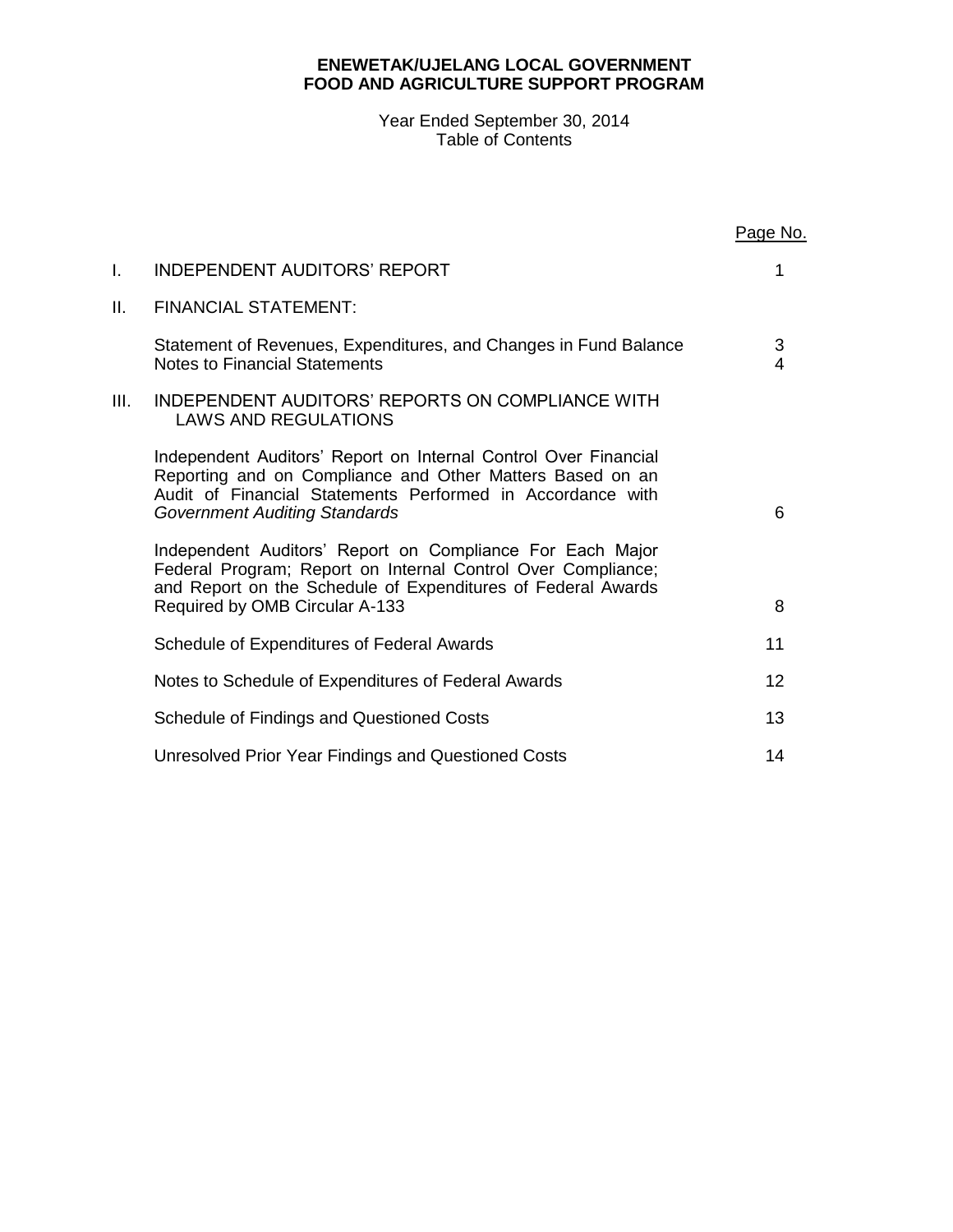

Deloitte & Touche LLP 361 South Marine Corps Drive Tamuning, GU 96913-3911 USA

Tel: (671)646-3884 Fax: (671)649-4932 www.deloitte.com

## **INDEPENDENT AUDITORS' REPORT**

Mayor Jackson Ading Enewetak/Ujelang Local Government Republic of the Marshall Islands:

#### **Report on the Financial Statements**

We have audited the accompanying financial statement of the Enewetak/Ujelang Local Government (EULGOV) Food and Agriculture Support Program (the Program), a governmental fund of EULGOV, which comprises the statement of revenues, expenditures and changes in fund balance for the year ended September 30, 2014, and the related notes to the financial statements.

#### *Management's Responsibility for the Financial Statements*

Management is responsible for the preparation and fair presentation of this financial statement in accordance with accounting principles generally accepted in the United States of America; this includes the design, implementation, and maintenance of internal control relevant to the preparation and fair presentation of financial statements that are free from material misstatement, whether due to fraud or error.

#### *Auditors' Responsibility*

Our responsibility is to express an opinion on the financial statement based on our audit. We conducted our audit in accordance with auditing standards generally accepted in the United States of America and the standards applicable to financial audits contained in *Government Auditing Standards*, issued by the Comptroller General of the United States. Those standards require that we plan and perform the audit to obtain reasonable assurance about whether the financial statement is free from material misstatement.

An audit involves performing procedures to obtain audit evidence about the amounts and disclosures in the financial statement. The procedures selected depend on the auditor's judgment, including the assessment of the risks of material misstatement of the financial statement, whether due to fraud or error. In making those risk assessments, the auditor considers internal control relevant to the entity's preparation and fair presentation of the financial statement in order to design audit procedures that are appropriate in the circumstances, but not for the purpose of expressing an opinion on the effectiveness of the entity's internal control. Accordingly, we express no such opinion. An audit also includes evaluating the appropriateness of accounting policies used and the reasonableness of significant accounting estimates made by management, as well as evaluating the overall presentation of the financial statement.

We believe that the audit evidence we have obtained is sufficient and appropriate to provide a basis for our audit opinion.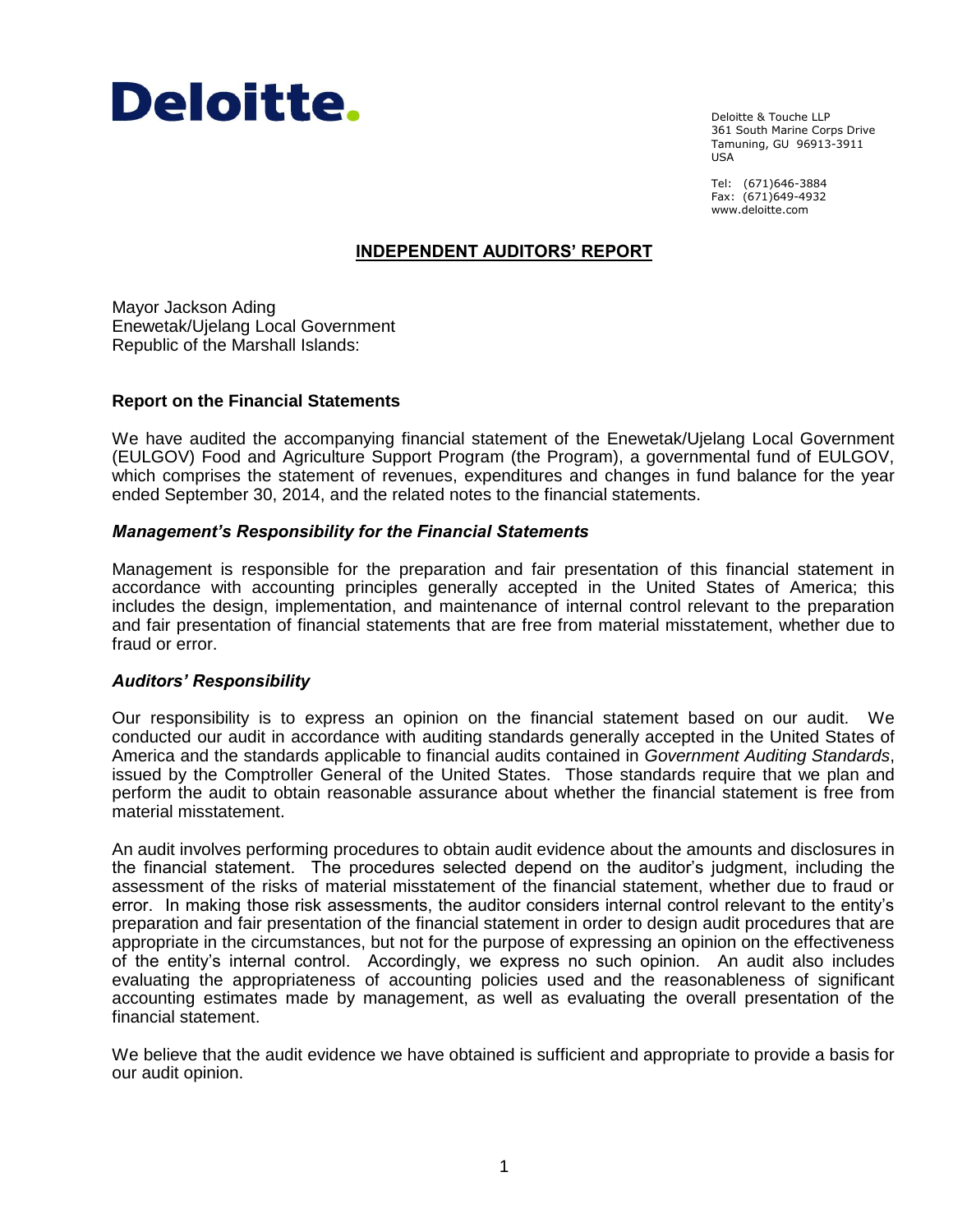## *Opinion*

In our opinion, the financial statement referred to above presents fairly, in all material respects, the results of operations of the Program for the year ended September 30, 2014 in conformity with accounting principles generally accepted in the United States of America.

## **Emphasis of Matter - Reporting Entity**

As discussed in Note 1 to the financial statement, the financial statement referred to above presents only the EULGOV Food and Agriculture Support Program and is not intended to present fairly the results of operations of the Enewetak/Ujelang Local Government in conformity with accounting principles generally accepted in the United States of America.

## **Other Reporting Required by** *Government Auditing Standards*

In accordance with *Government Auditing Standards*, we have also issued our report dated July 16, 2015, on our consideration of Program's internal control over financial reporting and on our tests of its compliance with certain provisions of laws, regulations, contracts, and grant agreements and other matters. The purpose of that report is to describe the scope of our testing of internal control over financial reporting and compliance and the results of that testing, and not to provide an opinion on internal control over financing reporting or on compliance. That report is an integral part of an audit performed in accordance with *Government Auditing Standards* in considering Program's internal control over financial reporting and compliance.

eloite NachellP

July 16, 2015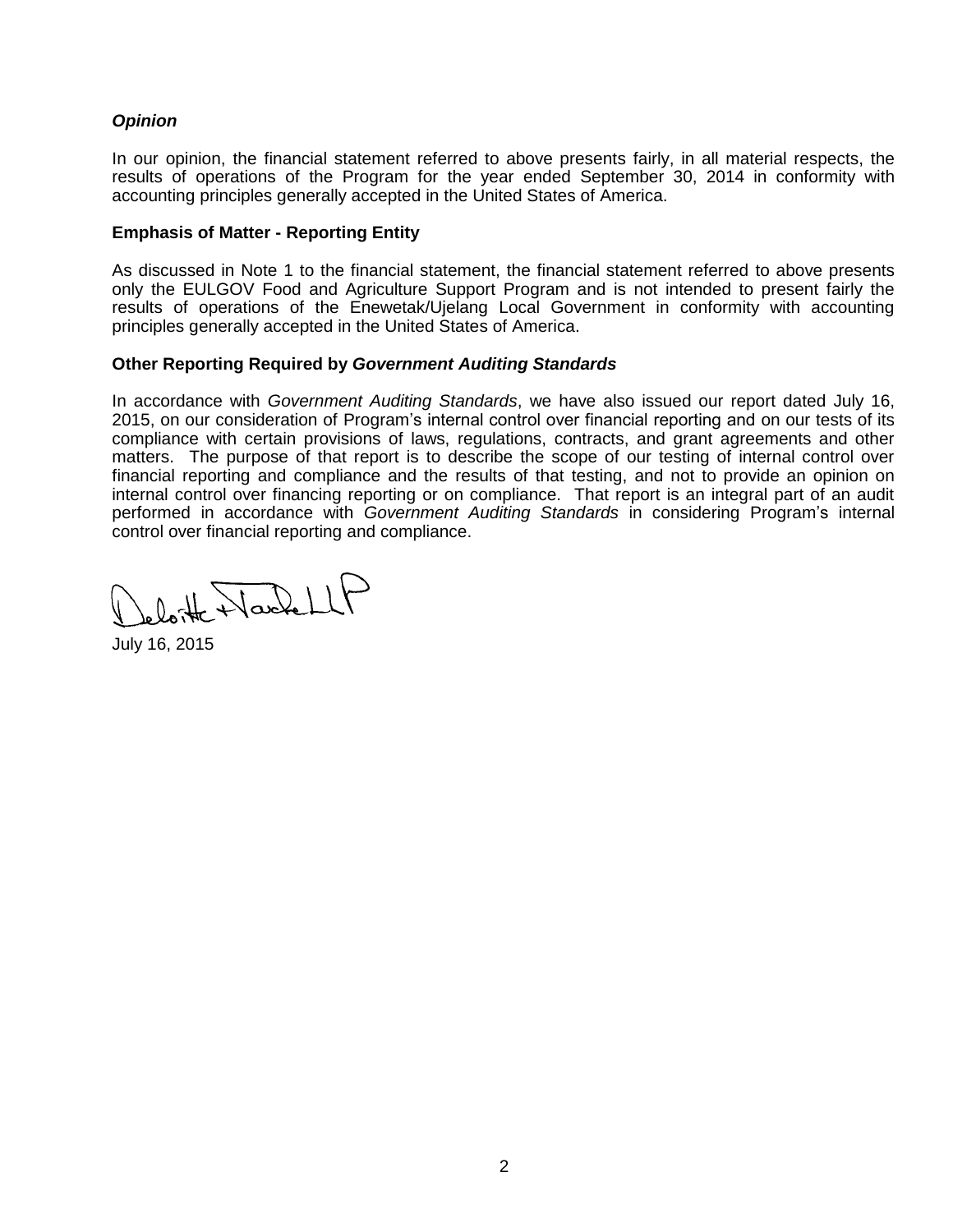# Statement of Revenues, Expenditures and Changes in Fund Balance Year Ended September 30, 2014

| Revenues:                         |                 |
|-----------------------------------|-----------------|
| Federal program receipts          | \$<br>2,015,020 |
| <b>Total revenues</b>             | 2,015,020       |
| Expenditures:                     |                 |
| Direct food costs                 | 637,917         |
| Personnel services                | 560,939         |
| Petroleum, oil and lube           | 330,412         |
| Materials and supplies            | 162,593         |
| Repairs and maintenance           | 95,740          |
| Insurance                         | 68,651          |
| <b>Contractual services</b>       | 41,500          |
| Lady E                            | 31,110          |
| Accommodation and other benefits  | 18,649          |
| Travel                            | 6,545           |
| Office rental                     | 3,600           |
| Communication                     | 2,406           |
| Office supplies                   | 2,025           |
| Wharfage and stevedoring          | 1,300           |
| Temporary labor fees              | 1,020           |
| Bank charges                      | 211             |
| <b>Miscellaneous</b>              | 50,402          |
| <b>Total expenditures</b>         | 2,015,020       |
| Changes in fund balance           |                 |
| Fund balance at beginning of year |                 |
| Fund balance at end of year       |                 |
|                                   |                 |

See accompanying notes to financial statement.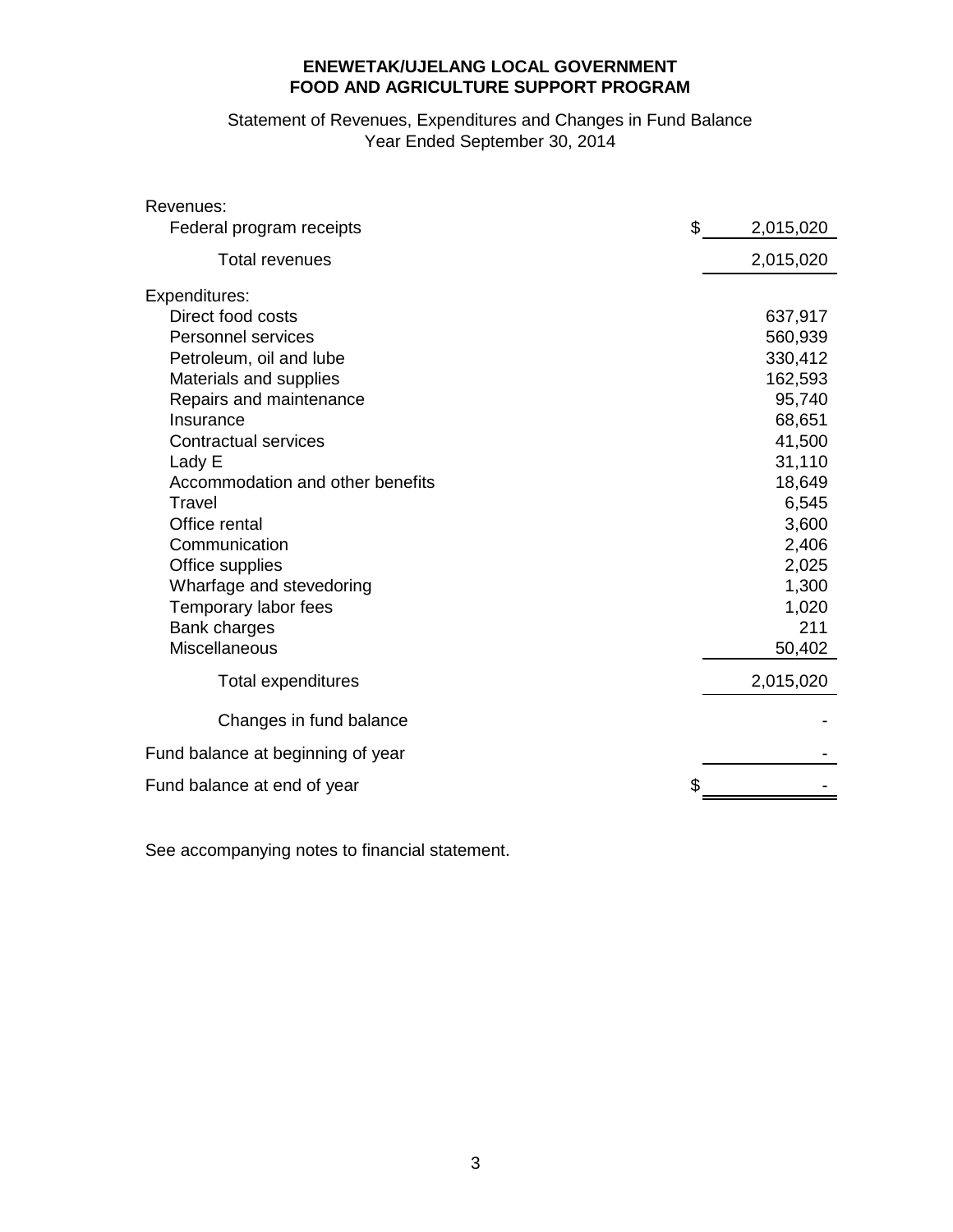Notes to Financial Statement September 30, 2014

#### (1) Organization

The Enewetak/Ujelang Local Government (EULGOV) was established pursuant to Public Law 1981-2, the Local Government Act of the Republic of the Marshall Islands, and operates under the Constitution of the Enewetak/Ujelang Local Government. EULGOV is governed by an elected mayor and a fifteen-member council. The EULGOV Food and Agriculture Support Program (the Program) is considered a governmental fund of EULGOV and was established to account for funding received pursuant to Section 103(f)(2) of the Compact of Free Association Amendments Act of 2003.

The accompanying financial statement relates solely to those accounting records maintained by the Program, and does not incorporate any accounts related to any other departments or agencies of EULGOV.

### (2) Summary of Significant Accounting Policies

The financial statement of the Program has been prepared in conformity with accounting principles generally accepted in the United States of America (GAAP), as applied to government units. The Governmental Accounting Standards Board (GASB) is the accepted standard-setting body for establishing governmental accounting and financial reporting principles. The more significant of the Program's accounting policies are described below.

#### A. Measurement Focus and Basis of Accounting

The Program reports the results of its operations in one governmental fund. A fund is a separate accounting entity with a self-balancing set of accounts. They are concerned only with the measurement of financial position and are not involved with measurement of results of operations. Fund accounting is designed to demonstrate legal compliance and to aid financial management by segregating transactions related to certain government functions or activities.

Governmental funds are used to account for all or most of a government's general activities, including the collection and disbursement of earmarked monies (special revenue funds).

### B. Basis of Presentation

The accounting and financial reporting treatment applied to a fund is determined by its measurement focus. All governmental funds are accounted for using a current financial resources measurement focus. Operating statements of these funds present increases (i.e., revenues and other financing sources) and decreases (i.e., expenditures and other financing uses) in net current assets.

The modified accrual basis of accounting is used by all governmental fund types. Under the modified accrual basis of accounting, revenues are recognized when susceptible to accrual (i.e., when they become both measurable and available). "Measurement" means the amount of the transaction can be determined and "available" means collectible within the current period or soon enough thereafter to be used to pay liabilities of the current period. Expenditures are recorded when the related liability is incurred.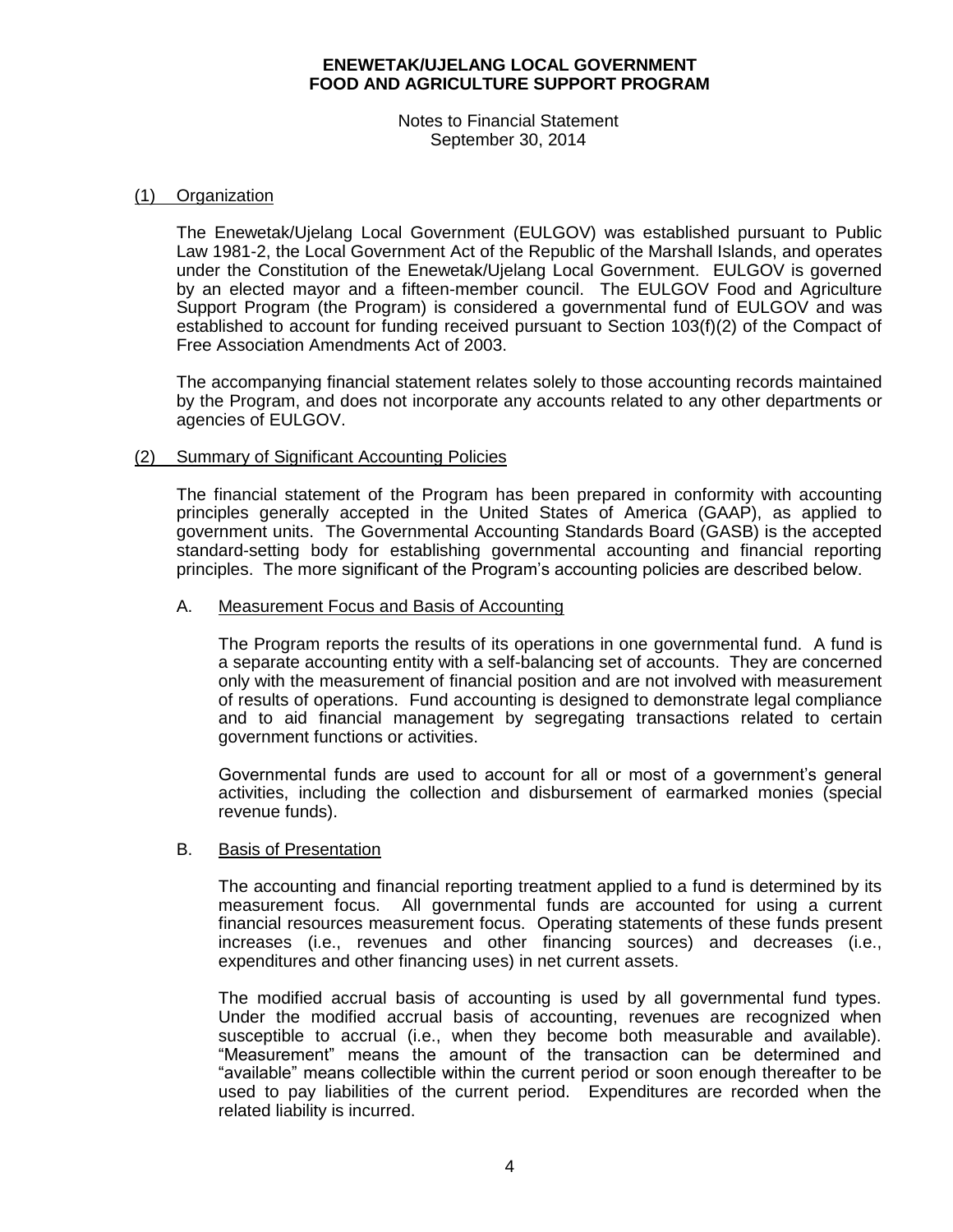Notes to Financial Statement September 30, 2014

## (2) Summary of Significant Accounting Policies, Continued

C. Estimates

The preparation of financial statements in conformity with GAAP requires management to make estimates and assumptions that affect the reported amounts of assets and liabilities and disclosure of contingent assets and liabilities at the date of the financial statements and the reported amounts of revenues and expenditures during the reporting period. Actual results could differ from those estimates.

### (3) Risk Management

The Program is exposed to various risks of loss related to torts; theft of, damage to, and destruction of assets; errors and omissions; injuries to employees; and natural disasters. The Program has elected to purchase commercial automobile and marine insurance from independent third parties for the risks of loss to which it is exposed. For other risks of loss to which it is exposed, the Program has elected not to purchase commercial insurance. Instead, the Program's management believes it is more economical to manage its risks internally. In the event of claim settlements and judgments, the Program reports all of its risk management activities in the General Fund of EULGOV. Claims expenditures and liabilities are reported when it is probable that a loss has occurred and the amount of that loss can be reasonably estimated. These losses include an estimate of claims that have been incurred but not reported. No material losses have resulted from the Program's risk management activities for the past three years.

### (4) Contingency

### Questioned Costs

The Program is subject to financial and compliance audits to ascertain if Federal laws and guidelines have been followed. The Program is considered to have responsibility for any questioned costs that may result from Single Audits of the Program for the fiscal years for which audits have not been performed. The ultimate disposition of any questioned costs can be determined only by final action of the grantor agency. Therefore, no provision for any liability that may result upon resolution of these matters has been made in the accompanying financial statement.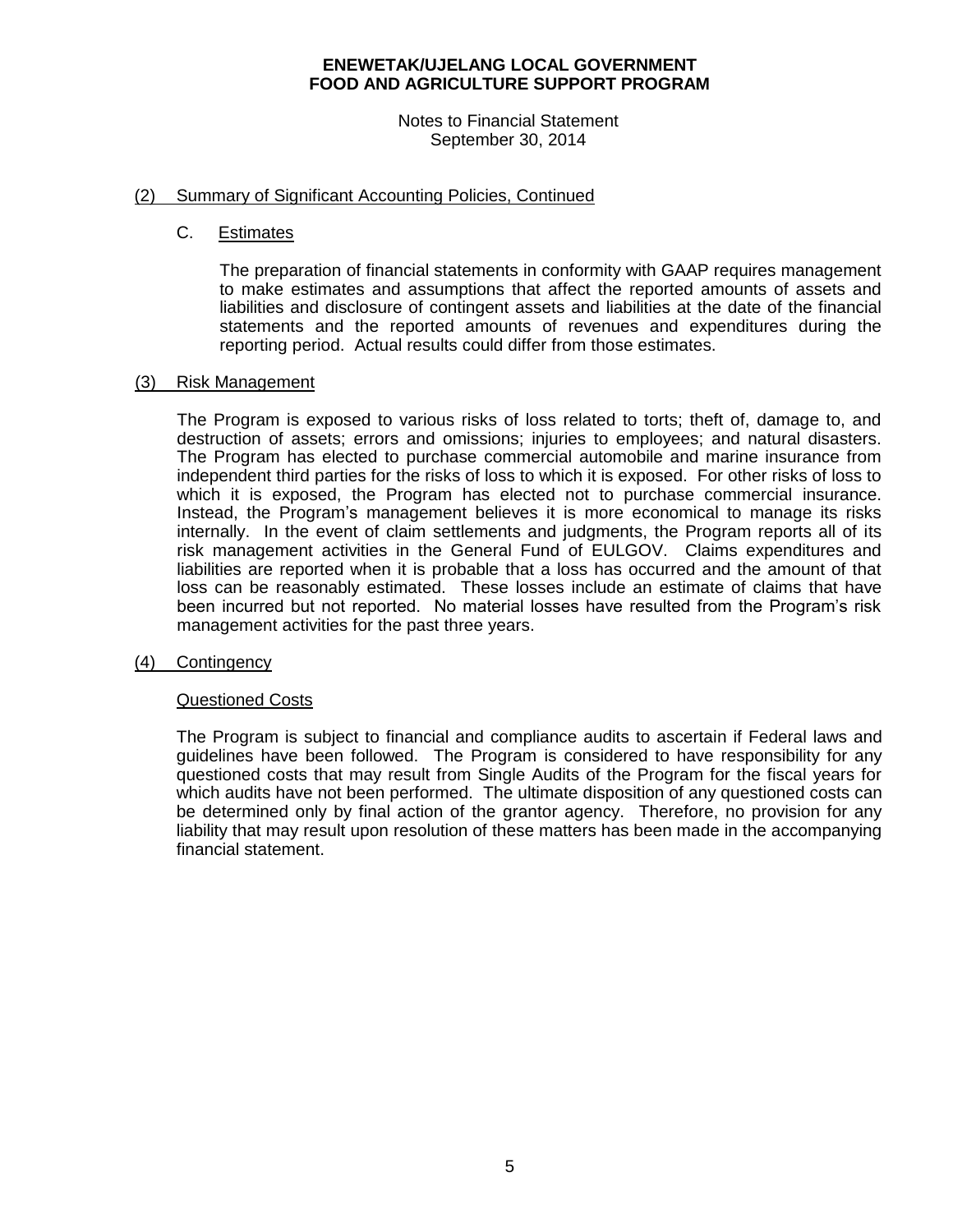

Deloitte & Touche LLP 361 South Marine Corps Drive Tamuning, GU 96913-3911 USA

Tel: (671)646-3884 Fax: (671)649-4932 www.deloitte.com

#### **INDEPENDENT AUDITORS' REPORT ON INTERNAL CONTROL OVER FINANCIAL REPORTING AND ON COMPLIANCE AND OTHER MATTERS BASED ON AN AUDIT OF FINANCIAL STATEMENTS PERFORMED IN ACCORDANCE WITH** *GOVERNMENT AUDITING STANDARDS*

Mayor Jackson Ading Enewetak/Ujelang Local Government Republic of the Marshall Islands:

We have audited, in accordance with auditing standards generally accepted in the United States of America and the standards applicable to financial audits contained in *Government Auditing Standards* issued by the Comptroller General of the United States, the financial statement of the Enewetak/Ujelang Local Government Food and Agriculture Support Program (the Program), which comprises the statement of revenues, expenditures and changes in fund balance for the year ended September 30, 2014, and the related notes to the financial statement, and have issued our report thereon dated July 16, 2015.

### **Internal Control Over Financial Reporting**

In planning and performing our audit of the financial statement, we considered the Program's internal control over financial reporting (internal control) to determine the audit procedures that are appropriate in the circumstances for the purpose of expressing our opinion on the financial statement, but not for the purpose of expressing an opinion on the effectiveness of the Program's internal control. Accordingly, we do not express an opinion on the effectiveness of the Program's internal control.

A *deficiency in internal control* exists when the design or operation of a control does not allow management or employees, in the normal course of performing their assigned functions, to prevent, or detect and correct, misstatements on a timely basis. A *material weakness* is a deficiency, or a combination of deficiencies, in internal control, such that there is a reasonable possibility that a material misstatement of the entity's financial statements will not be prevented, or detected and corrected on a timely basis. A *significant deficiency* is a deficiency, or a combination of deficiencies, in internal control that is less severe than a material weakness, yet important enough to merit attention by those charged with governance.

Our consideration of internal control was for the limited purpose described in the first paragraph of this section and was not designed to identify all deficiencies in internal control that might be material weaknesses or significant deficiencies and therefore, material weaknesses or significant deficiencies may exist that were not identified. Given these limitations, during our audit we did not identify any deficiencies in internal control that we consider to be material weaknesses or significant deficiencies. However, material weaknesses or significant deficiencies may exist that have not been identified.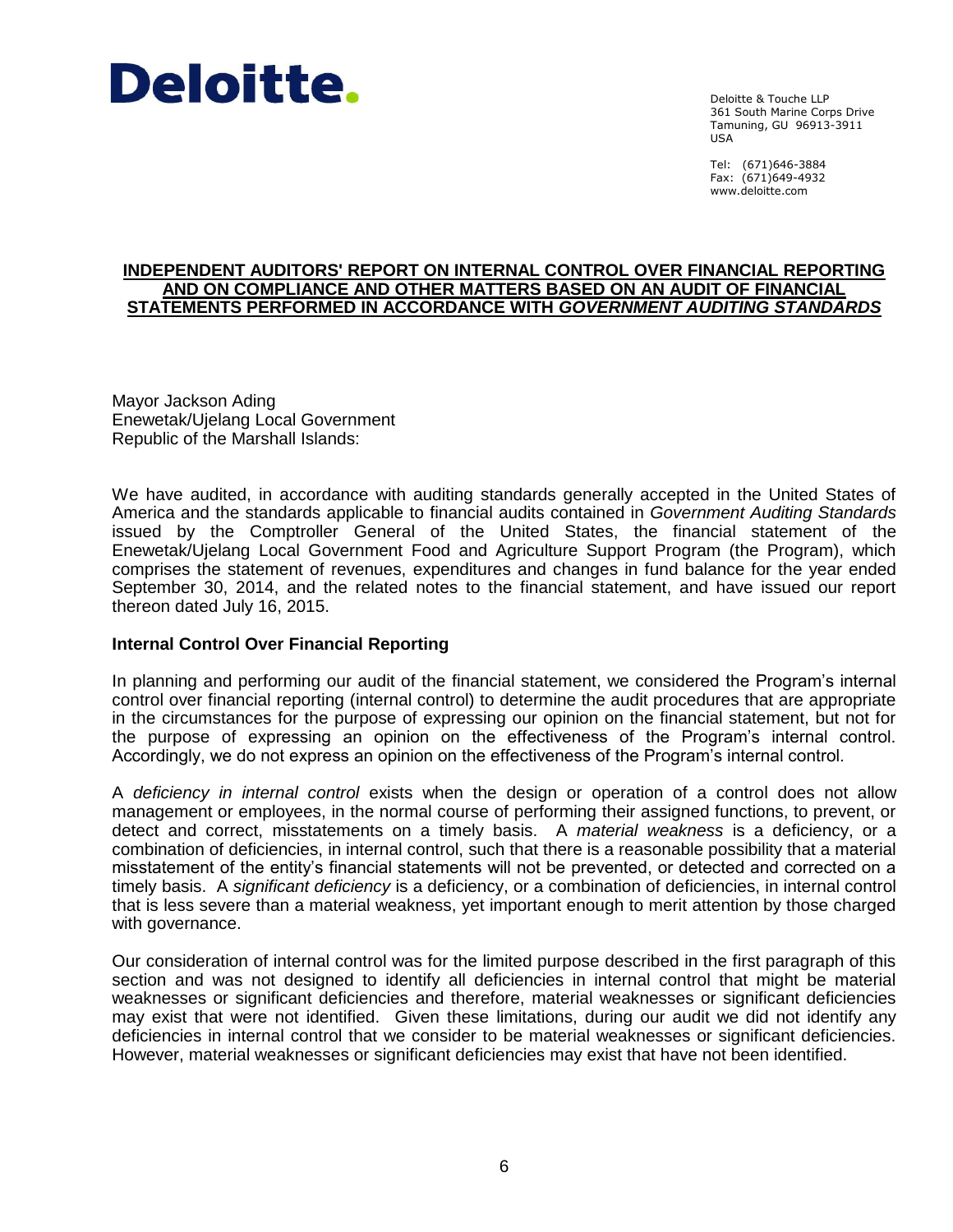### **Compliance and Other Matters**

As part of obtaining reasonable assurance about whether the Program's financial statement is free from material misstatement, we performed tests of its compliance with certain provisions of laws, regulations, contracts, and grant agreements, noncompliance with which could have a direct and material effect on the determination of financial statement amounts. However, providing an opinion on compliance with those provisions was not an objective of our audit, and accordingly, we do not express such an opinion. The results of our tests disclosed no instances of noncompliance or other matters that are required to be reported under *Government Auditing Standards*.

## **Purpose of this Report**

The purpose of this report is solely to describe the scope of our testing of internal control and compliance and the result of that testing, and not to provide an opinion on the effectiveness of the entity's internal control or on compliance. This report is an integral part of an audit performed in accordance with *Government Auditing Standards* in considering the entity's internal control and compliance. Accordingly, this communication is not suitable for any other purpose.

laithe Harlett

July 16, 2015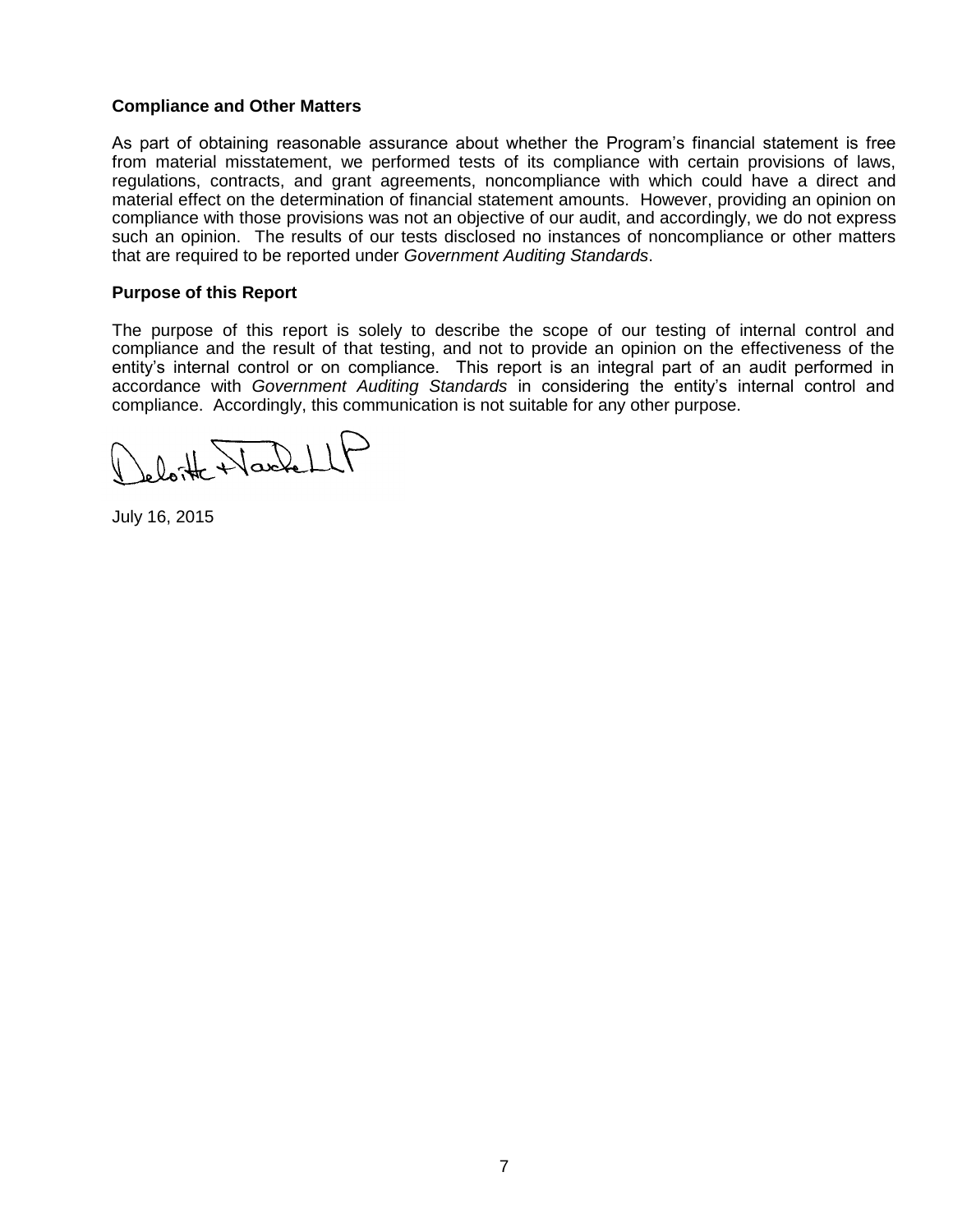

Deloitte & Touche LLP 361 South Marine Corps Drive Tamuning, GU 96913-3911 USA

Tel: (671)646-3884 Fax: (671)649-4932 www.deloitte.com

#### **INDEPENDENT AUDITORS' REPORT ON COMPLIANCE FOR EACH MAJOR FEDERAL PROGRAM; REPORT ON INTERNAL CONTROL OVER COMPLIANCE; AND REPORT ON SCHEDULE OF EXPENDITURES OF FEDERAL AWARDS REQUIRED BY OMB CIRCULAR A-133**

Mayor Jackson Ading Enewetak/Ujelang Local Government Republic of the Marshall Islands:

### **Report on Compliance for Each Major Federal Program**

We have audited the Enewetak/Ujelang Local Government Food and Agriculture Support Program's (the Program's) compliance with the types of compliance requirements described in the *OMB Circular A-133 Compliance Supplement* that could have a direct and material effect on the Program's major federal program for the year ended September 30, 2014. The Program's major federal program is identified in the summary of auditors' results section of the accompanying Schedule of Findings and Questioned Costs.

### *Management's Responsibility*

Management is responsible for compliance with the requirements of laws, regulations, contracts, and grants applicable to its federal programs.

#### *Auditors' Responsibility*

Our responsibility is to express an opinion on compliance for the Program's major federal program based on our audit of the types of compliance requirements referred to above. We conducted our audit of compliance in accordance with auditing standards generally accepted in the United States of America; the standards applicable to financial audits contained in *Government Auditing Standards*, issued by the Comptroller General of the United States; and OMB Circular A-133, *Audits of States, Local Governments, and Non-Profit Organizations*. Those standards and OMB Circular A-133 require that we plan and perform the audit to obtain reasonable assurance about whether noncompliance with the types of compliance requirements referred to above that could have a direct and material effect on a major federal program occurred. An audit includes examining, on a test basis, evidence about the Program's compliance with those requirements and performing such other procedures as we considered necessary in the circumstances.

We believe that our audit provides a reasonable basis for our opinion on compliance for the Program's major federal program. However, our audit does not provide a legal determination of the Program's compliance.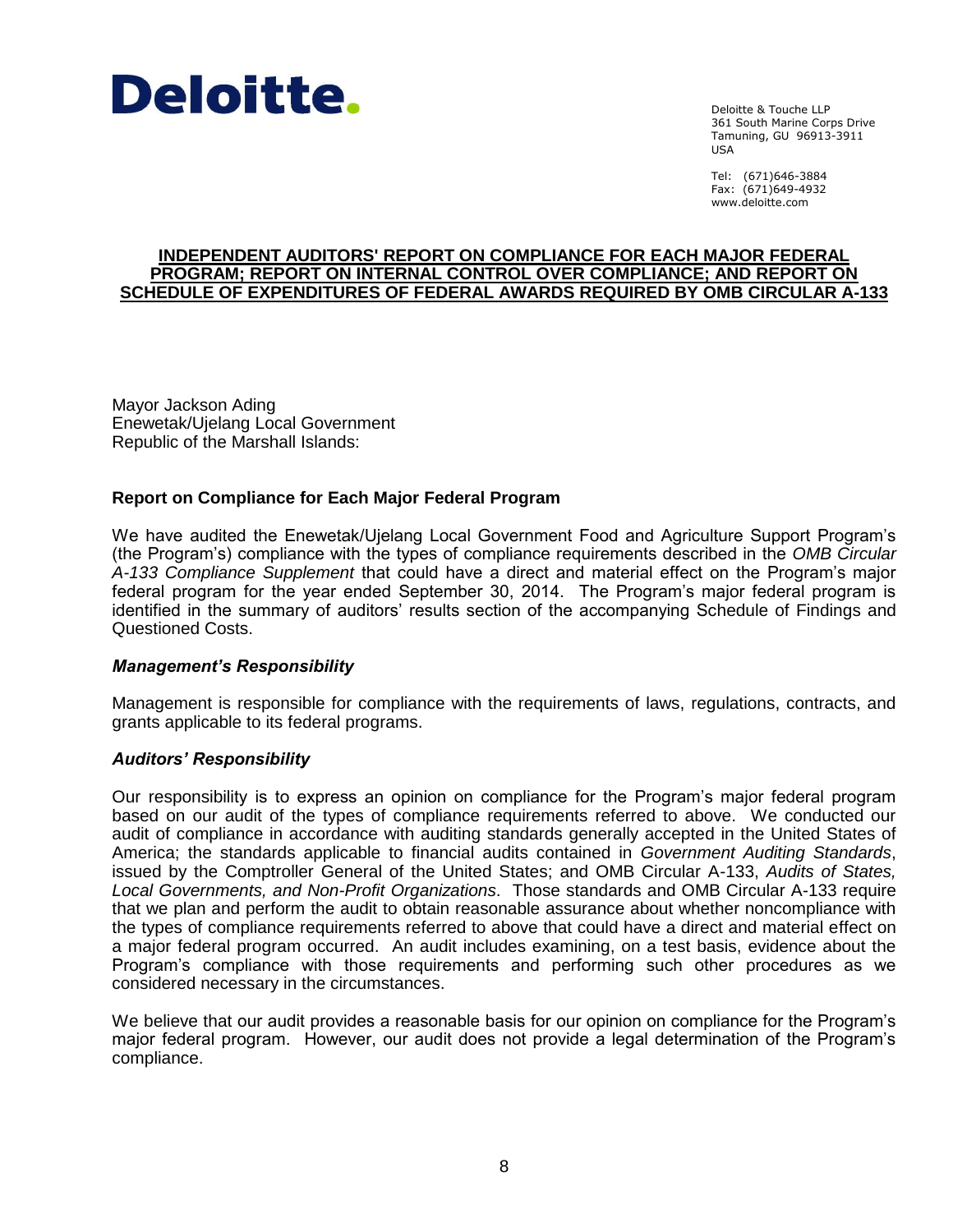## *Opinion on Each Major Federal Program*

In our opinion, the Program complied, in all material respects, with the types of compliance requirements referred to above that could have a direct and material effect on its major federal program for the year ended September 30, 2014.

#### **Report on Internal Control Over Compliance**

Management of the Program is responsible for establishing and maintaining effective internal control over compliance with the types of compliance requirements referred to above. In planning and performing our audit of compliance, we considered the Program's internal control over compliance with the types of requirements that could have a direct and material effect on its major federal program to determine the auditing procedures that are appropriate in the circumstances for the purpose of expressing an opinion on compliance for its major federal program and to test and report on internal control over compliance in accordance with OMB Circular A-133, but not for the purpose of expressing an opinion on the effectiveness of internal control over compliance. Accordingly, we do not express an opinion on the effectiveness of the Program's internal control over compliance.

A *deficiency in internal control over compliance* exists when the design or operation of a control over compliance does not allow management or employees, in the normal course of performing their assigned functions, to prevent, or detect and correct, noncompliance with a type of compliance requirement of a federal program on a timely basis. A *material weakness in internal control over compliance* is a deficiency, or combination of deficiencies, in internal control over compliance, such that there is reasonable possibility that material noncompliance with a type of compliance requirement of a federal program will not be prevented, or detected and corrected, on a timely basis. A *significant deficiency in internal control over compliance* is a deficiency, or a combination of deficiencies, in internal control over compliance with a type of compliance requirement of a federal program that is less severe than a material weakness in internal control over compliance, yet important enough to merit attention by those charged with governance.

Our consideration of internal control over compliance was for the limited purpose described in the first paragraph of this section and was not designed to identify all deficiencies in internal control over compliance that might be material weaknesses or significant deficiencies and therefore, material weaknesses or significant deficiencies may exist that were not identified. We did not identify any deficiencies in internal control over compliance that we consider to be material weaknesses or significant deficiencies. However, material weaknesses or significant deficiencies may exist that have not been identified.

The purpose of this report on internal control over compliance is solely to describe the scope of our testing of internal control over compliance and the results of that testing based on the requirements of OMB Circular A-133. Accordingly, this report is not suitable for any other purpose.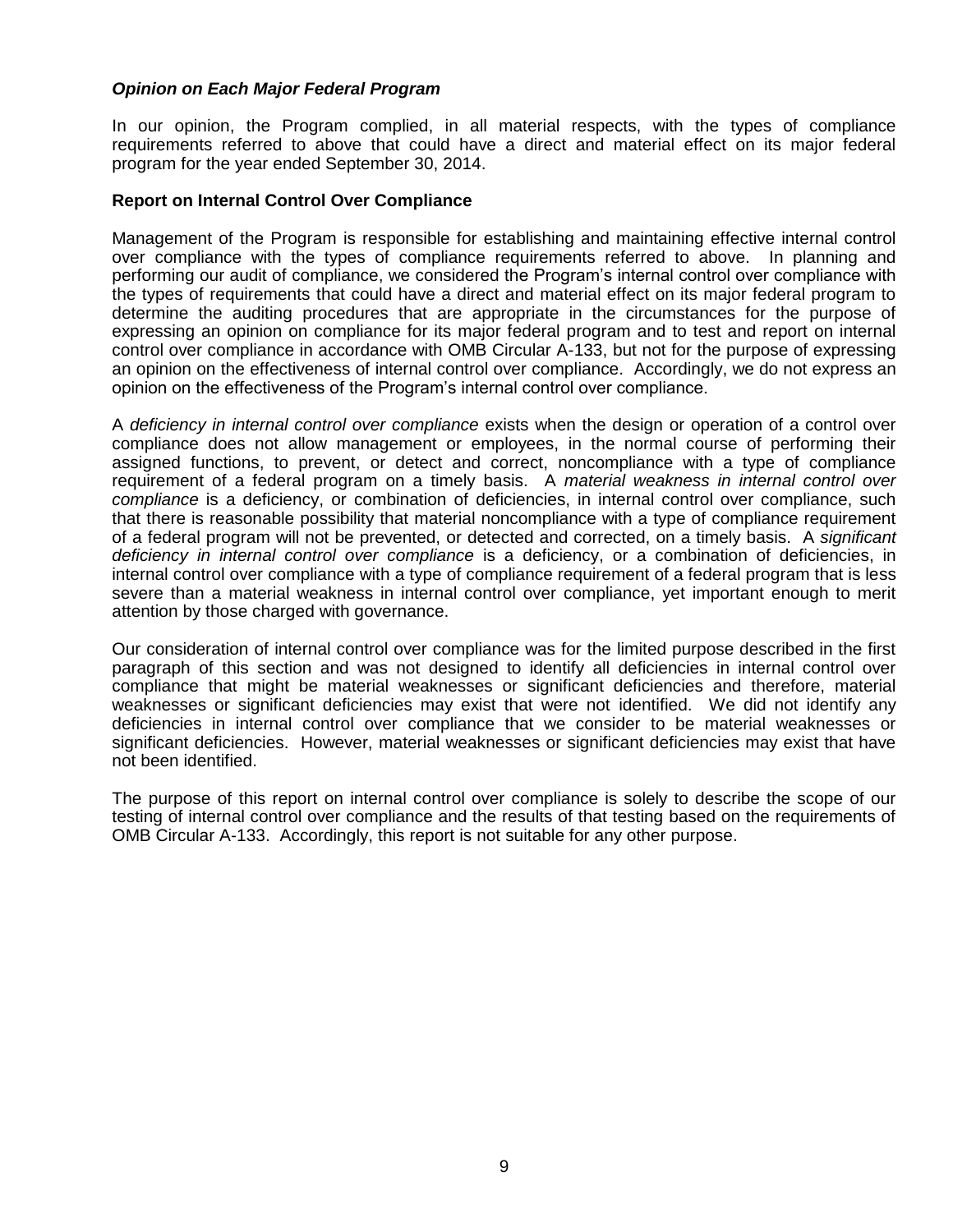## **Report on Schedule of Expenditures of Federal Awards Required by OMB A-133**

We have audited the financial statement of the Program for the year ended September 30, 2014, and have issued our report thereon dated July 16, 2015, which contained an unmodified opinion on that financial statement. Our audit was conducted for the purpose of forming an opinion on the financial statement as a whole. The accompanying Schedule of Expenditures of Federal Awards is presented for purposes of additional analysis as required by OMB Circular A-133 and is not a required part of the financial statement. Such information is the responsibility of management and was derived from and relates directly to the underlying accounting and other records used to prepare the financial statement. The information has been subjected to the auditing procedures applied in the audit of the financial statement and certain additional procedures, including comparing and reconciling such information directly to the underlying accounting and other records used to prepare the financial statement or to the financial statement itself, and other additional procedures in accordance with auditing standards generally accepted in the United States of America. In our opinion, the Schedule of Expenditures of Federal Awards is fairly stated in all material respects in relation to the financial statement as a whole.

forthe Wardell

July 16, 2015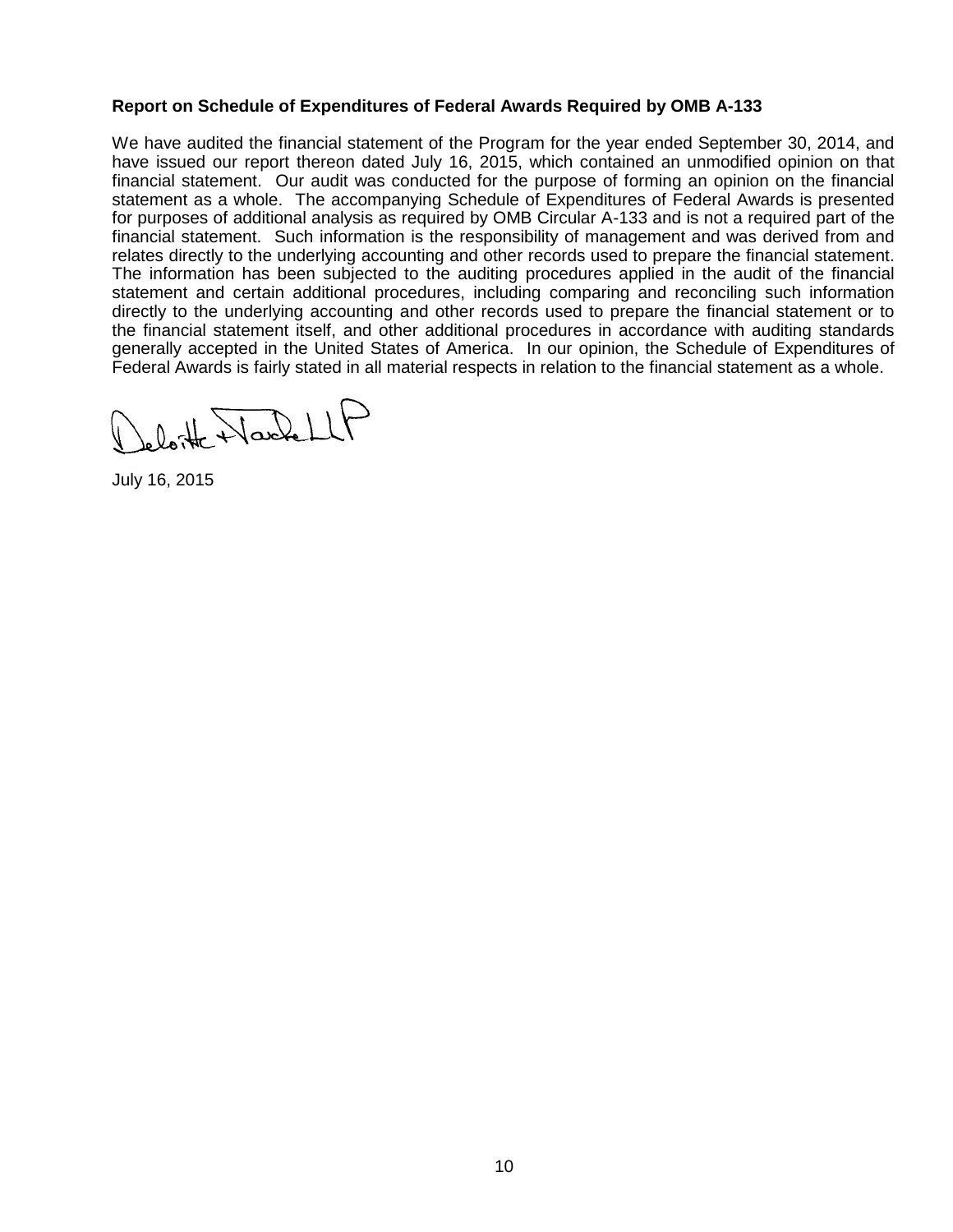Schedule of Expenditures of Federal Awards Year Ended September 30, 2014

|                                                                                        | Beginning<br><b>Fund Balance</b> | 2014<br><b>Funds</b><br>Received | 2014<br><b>Funds</b><br>Expended | Ending<br><b>Fund Balance</b> |
|----------------------------------------------------------------------------------------|----------------------------------|----------------------------------|----------------------------------|-------------------------------|
| U.S.<br>Department<br>the<br>οf<br>Interior<br>CFDA #15.875                            |                                  |                                  |                                  |                               |
| Funds received in a direct<br>capacity:                                                |                                  |                                  |                                  |                               |
| Operation<br>the<br>οf<br>Enewetak<br>Food<br>and<br>Agriculture<br>Support<br>Program | \$                               | \$2,015,020                      | \$2,015,020                      | \$                            |

See accompanying notes to schedule of expenditures of federal awards.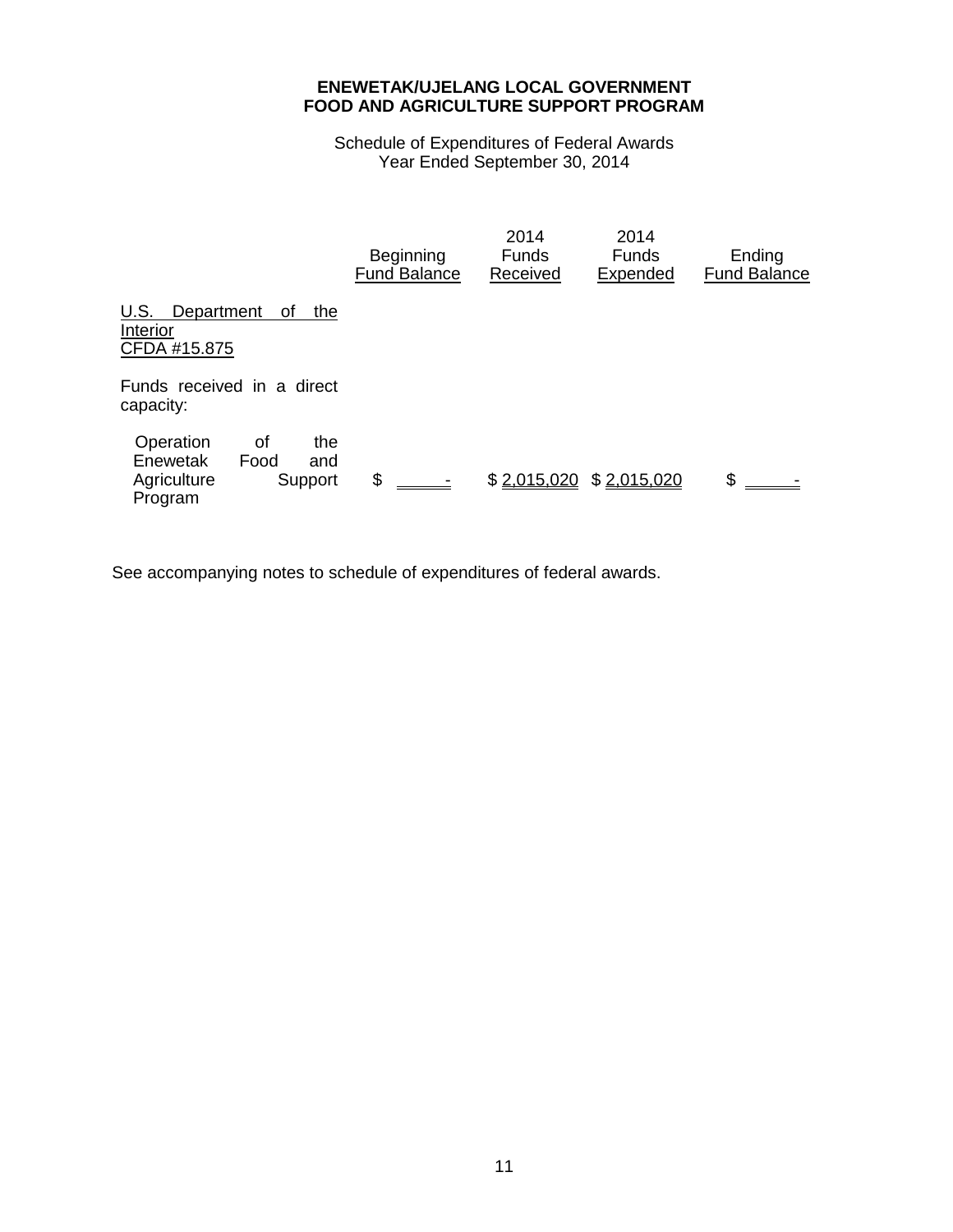Notes to Schedule of Expenditures of Federal Awards Year Ended September 30, 2014

#### (1) Organization

The Program is the recipient of non-Compact of Free Association related funds received from the U.S. Department of the Interior. These funds must be expended in accordance with grant awards and are subject to general U.S. federal requirements, including OMB's Circular A-87 and Circular A-102.

### (2) Summary of Significant Accounting Policies

### a. Basis of Accounting

The accompanying Schedule of Expenditures of Federal Awards includes the federal grant activity of the Program and is presented on the modified accrual basis of accounting. The information in this schedule is presented in accordance with the requirements of OMB Circular A-133, *Audits of States, Local Governments and Non-Profit Organizations*.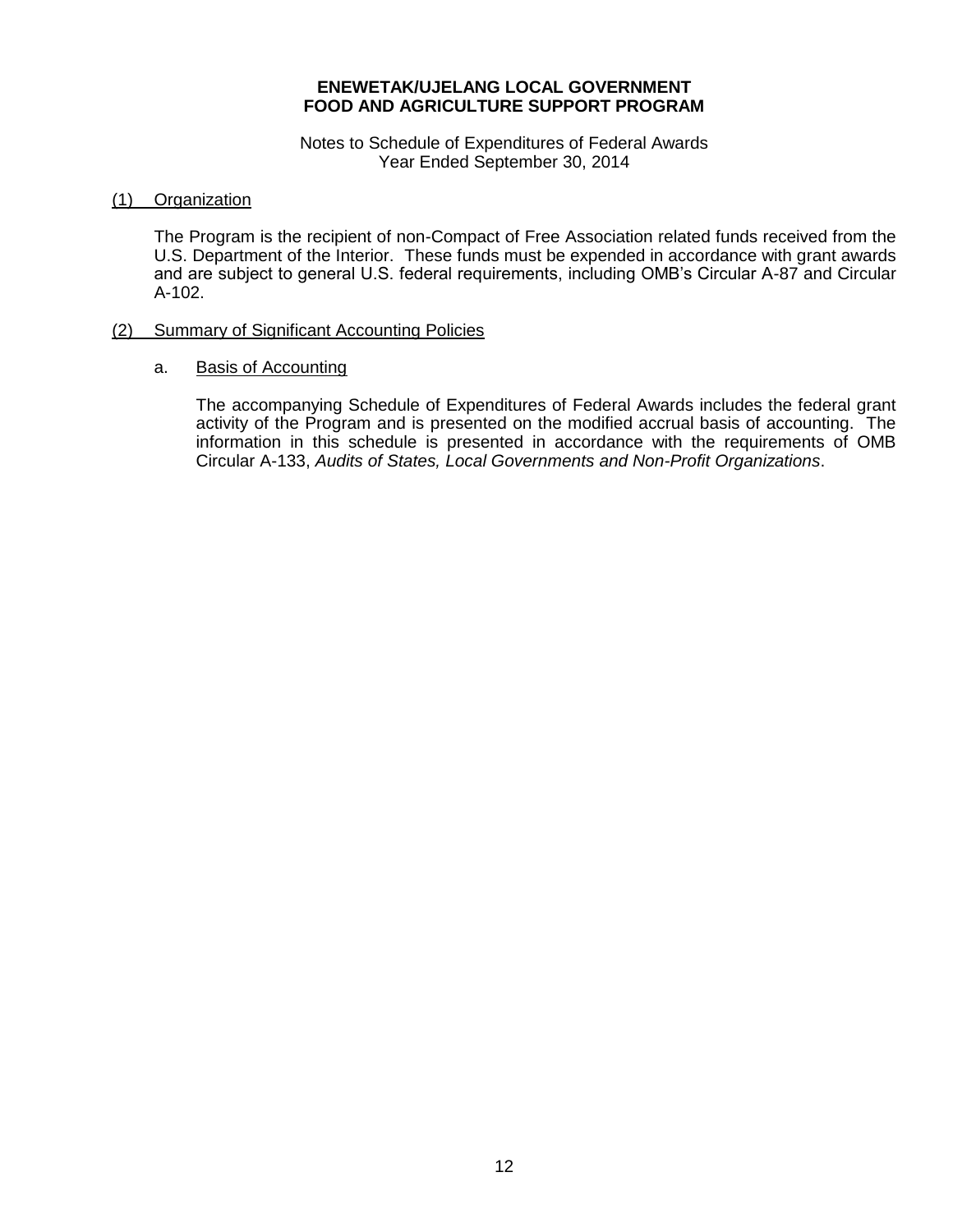Schedule of Findings and Questioned Costs Year Ended September 30, 2014

# **A. SUMMARY OF AUDITORS' RESULTS**

## **Section I - Summary of Auditor's Results**

### *Financial Statements*

|                                                  | 1. Type of auditors' report issued:                                                                                       | Unmodified    |  |  |  |  |
|--------------------------------------------------|---------------------------------------------------------------------------------------------------------------------------|---------------|--|--|--|--|
|                                                  | Internal control over financial reporting:                                                                                |               |  |  |  |  |
| 2.                                               | Material weakness(es) identified?                                                                                         | <b>No</b>     |  |  |  |  |
| 3.                                               | Significant deficiency(ies) identified?                                                                                   | None reported |  |  |  |  |
| 4.                                               | Noncompliance material to financial statements noted?                                                                     | <b>No</b>     |  |  |  |  |
| <b>Federal Awards</b>                            |                                                                                                                           |               |  |  |  |  |
|                                                  | Internal control over major federal programs:                                                                             |               |  |  |  |  |
| 5.                                               | Material weakness(es) identified?                                                                                         | <b>No</b>     |  |  |  |  |
| 6.                                               | Significant deficiency(ies) identified?                                                                                   | None reported |  |  |  |  |
| 7.                                               | Type of auditors' report issued on compliance<br>for major federal programs:                                              | Unmodified    |  |  |  |  |
| 8.                                               | Any audit findings disclosed that are required to be reported in<br>accordance with Section 510(a) of OMB Circular A-133? | <b>No</b>     |  |  |  |  |
| 9.                                               | Identification of major federal programs:                                                                                 |               |  |  |  |  |
|                                                  | Name of Federal Program<br>CFDA#                                                                                          |               |  |  |  |  |
|                                                  | 15.875<br>Enewetak Food and Agriculture Support Program                                                                   |               |  |  |  |  |
| 10.                                              | Dollar threshold used to distinguish between Type A and Type B<br>programs:                                               | \$300,000     |  |  |  |  |
| 11.                                              | Auditee qualified as a low-risk auditee?                                                                                  | <b>No</b>     |  |  |  |  |
| <b>Section II - Financial Statement Findings</b> |                                                                                                                           |               |  |  |  |  |

No matters are reportable

# **Section III - Federal Award Findings and Questioned Costs**

No matters are reportable